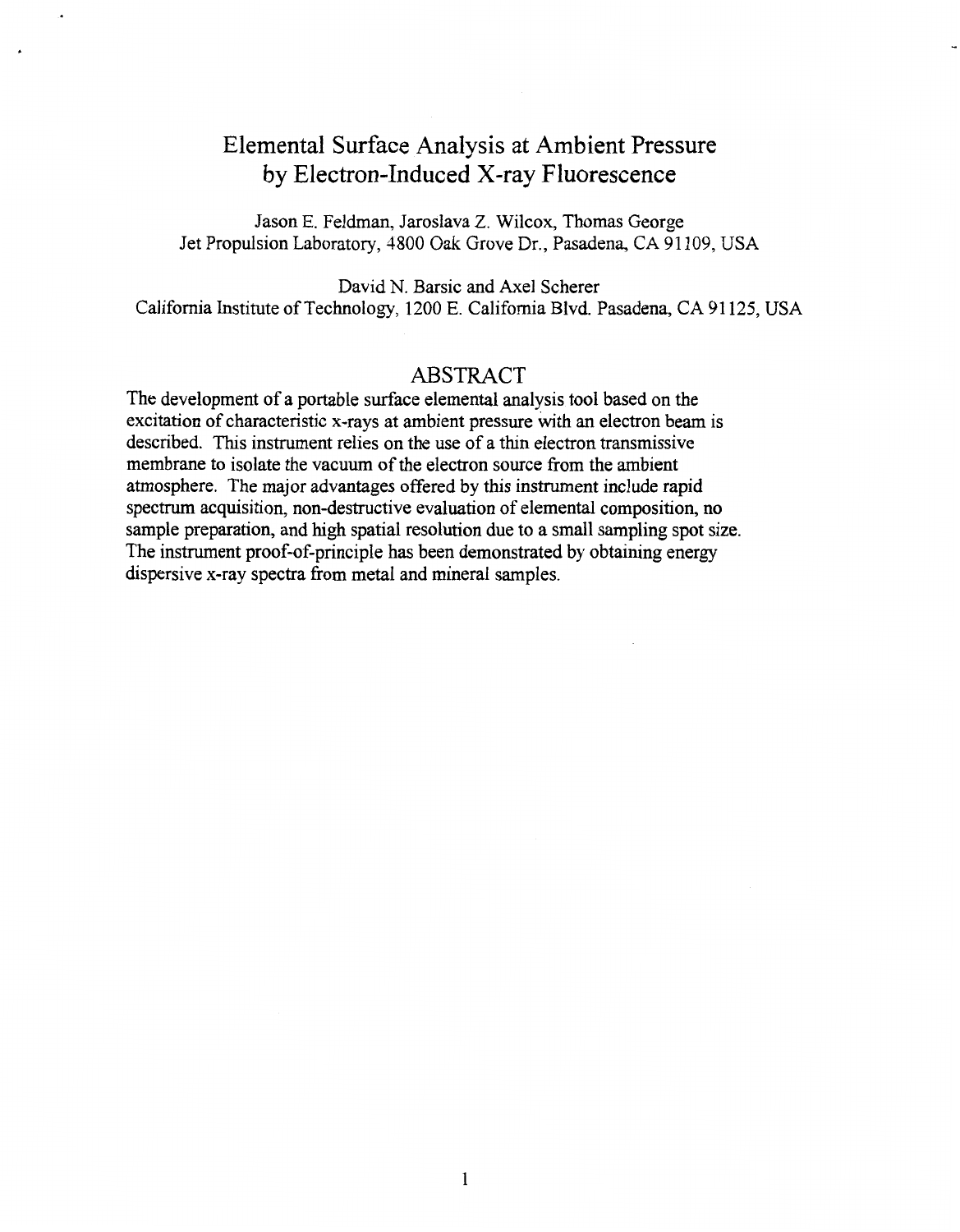Rapid and nondestructive analyses of surface elemental composition in atmosphere can provide extremely useful information in the fields of mineralogy, materials science, and biology. Three excitation sources currently used for x-ray fluorescence analysis of surface composition in ambient pressure are: (i) a radioactive alpha particle source, (ii) an x-ray source, or (iii) a focused ion beam. Here we present the possibility of using a fourth techmque, the excitation of characteristic x-ray fluorescence using a focused electron beam, which we have now demonstrated in ambient atmosphere. Electron beam excited Energy Dispersive X-ray Analysis (EDAX or EDX) is a widely accepted technique for determining the elemental surface composition of samples in vacuum, for example in analytical Scanning Electron Microscopy (SEM). It has, however, not been previously demonstrated in ambient atmosphere due to the difficulty of generating and transmitting electron beams through the atmosphere. In this work we present a proof-ofprinciple for a new instrument, the Atmospheric Electron X-ray Spectrometer (AEXS'), that uses a thin electron-transmissive membrane to encapsulate the electron column, thus isolating the vacuum withln the electron source from the ambient pressure. The focused electron beam is transmitted through the membrane, and impinges on the surface of the irradiated sample where it excites characteristic x-rays for elemental analysis. Using a prototype AEXS instrument with a10 keV electron beam, we have performed surface elemental analysis for samples at one atmosphere pressure with an irradiated spot diameter of approximately 0.8 mm, and an analysis time as short as100 seconds. Theoretical models predict further improvements for the performance of an optimized instrument.

Two methods are currently available for the analysis of samples at atmospheric pressures using electron beams. The method on which the AEXS is based utilizes a thin electrontransparent membrane strong enough to support a differential pressure of one atmosphere. This technique has been used in the past for electron beam charging of small particles for subsequent electrostatic deflection.<sup>2</sup> An alternative method for analysis at near-ambient pressure is the Environmental SEM ( $ESEM<sup>3</sup>$ ), which employs a series of pressurelimiting apertures with pumping stages to isolate the electron source vacuum from the pressure in the sample chamber. Both approaches provide rapid analysis times, small irradiated spot size, and evaluation of both insulating and conducting samples is possible due to the charge neutralization provided by ionized ambient gas interacting with charges on the sample surfaces. We have investigated the AEXS techmque because we expect it to result in a more compact instrument suitable for field deployment. Although the ESEM permits a smaller spot size than the AEXS, the requirement for active vacuum pumping of multiple stages is expected to result in a much more elaborate vacuum system and hence much less portable instrument.

The AEXS concept is shown schematically in [Figure 1.](#page-7-0) An electron *gun* is mounted in a vacuum enclosure (or tube) that is isolated from the ambient atmosphere by a thin electron-transmissive membrane. We use a thermionic electron source to generate and accelerate the electrons, and electrostatic lenses to focus this beam onto the surface of a sample in the ambient atmosphere. Because of its critical role, the membrane properties were investigated prior to incorporation into the AEXS. A series of experiments determined that the 1 mm x 1 mm membrane is capable of isolating high vacuum, is able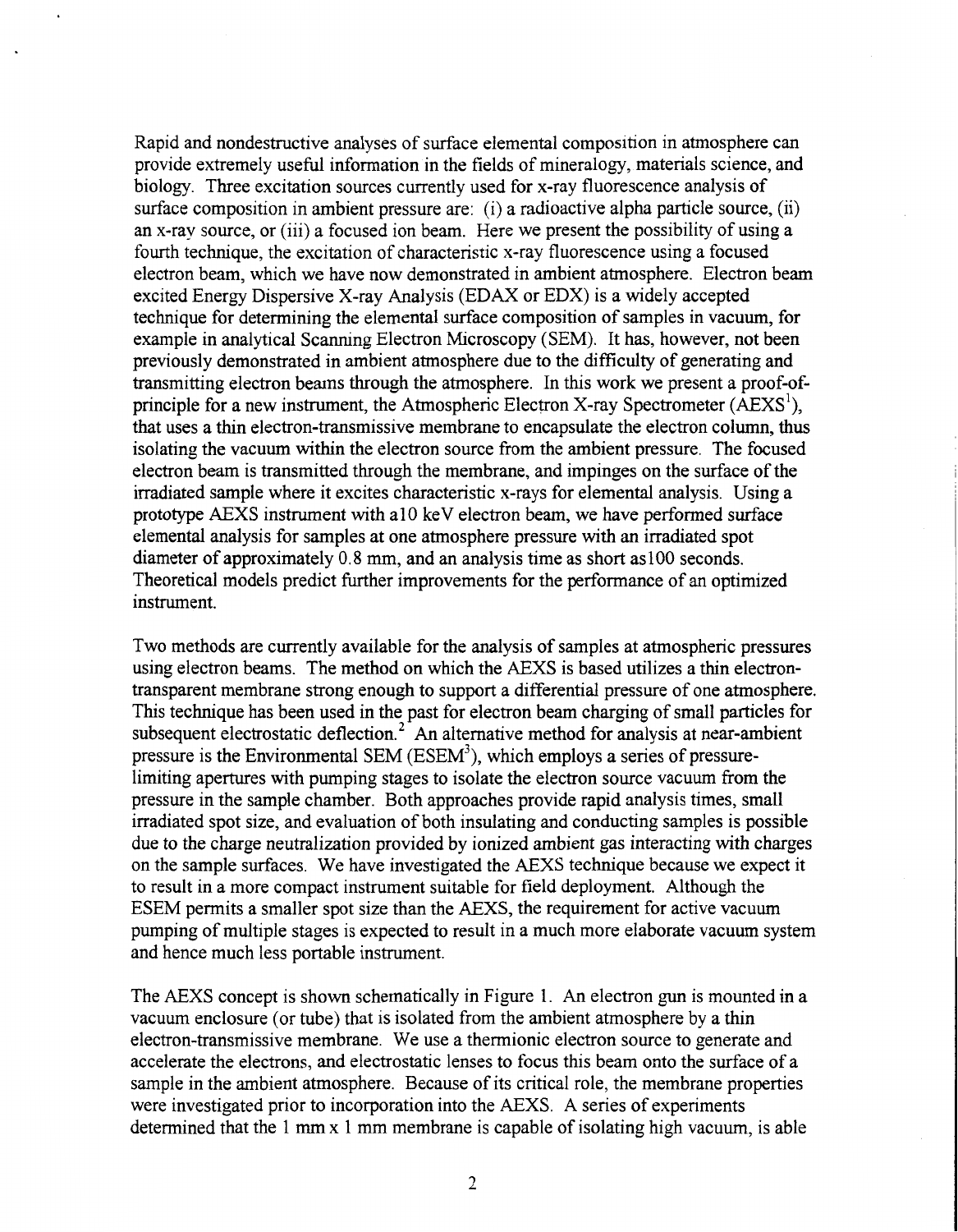to withstand differential pressure in excess of one atmosphere, survive vibrational shocks, and has high electron transmissivity. High electron transmissivity was modeled with Monte Carlo simulations<sup>4</sup> and was demonstrated using both SEM and laboratory AEXSbased setups. Figure 2 shows the predicted transmissivity and beam spreading due to scattering events as a function of the working distance between the membrane and the target at one atmosphere pressure for a 200 nm thick silicon nitride (SIN) membrane. For example, for 10 keV electrons at 1 mm working distance, the predicted transmissivity is 80% and the predicted irradiated spot diameter is 0.6 mm, whereas at 2 mm working distance the predicted diameter is 1 mm. Here, the spot size was defined as the arithmetic average of distances from the beam center at which the electrons impinge on the sample. **As** expected, the transmissivity increases and spot size decreases with increasing electron energy. Note that within the experimental error, the measured spot size at 2 mm agrees with theoretical predictions.

The electrons impinging on a sample generate characteristic x-rays, whch are analyzed to determine the elemental composition of the irradiated spot. Electron induced x-ray generation is efficient, resulting in predicted spectrum acquisition times shorter than 100 seconds (assuming 10  $\mu$ A beam current and 10,000 counts per spectrum). The x-rays are detected by a cooled silicon  $p$  type-intrinsic-n type (PIN) diode x-ray detector. Recently, it has become possible to miniaturize these detector systems without significantly compromising their energy resolution, as the cooling systems have been miniaturized. Thus the concept of a portable surface analysis instrument is realistic

The proof-of-principle of the AEXS concept has been demonstrated by using laboratory apparatus with the same components as in Figure 1, with the addition of a turbomolecular high vacuum pump to maintain the vacuum enclosure pressure at approximately  $10^{-6}$  Torr. The electronics include a silicon PIN diode x-ray detector cooled to 255K, a shaping amplifier, and a high voltage power supply to accelerate and focus the electrons. The membrane was low-stress 200 nm thick SIN. The membrane was fabricated by using low pressure chemical vapor deposition of a 200 nm thick pinhole free SiN film on both sides of a 400  $\mu$ m thick Silicon wafer. One side of the wafer was coated with photoresist, and 1.5 mm x **1.5** mm openings were created using optical photolithography. The SIN film within these openings was removed with reactive ion etching. The photoresist was removed and the wafer was back-etched in potassium hydroxide (KOH) up to the etch-resistant top SIN film, leaving a pyramidal shaped etchresistant SiN covered silicon support frame for mechanical strength. The frame was attached to a stainless steel flange using Epotech<sup>5</sup> type H20E silver epoxy. The final membrane size is 1 mm x 1 mm.

Electron transmission through the membrane was first confirmed by introducing a sample coated with a ZnO phosphor into the path of the electron beam. **A** significant reduction in the phosphorescence was observed when a 5  $\mu$ m thick polycarbonate film was introduced between the membrane and the phosphor. Following this preliminary observation, we proceeded to obtain x-ray spectra from metals. To verify that the observed fluorescence was indeed excited by the electrons, a 5  $\mu$ m thick polycarbonate film was inserted between the membrane and the target, resulting in a strong reduction of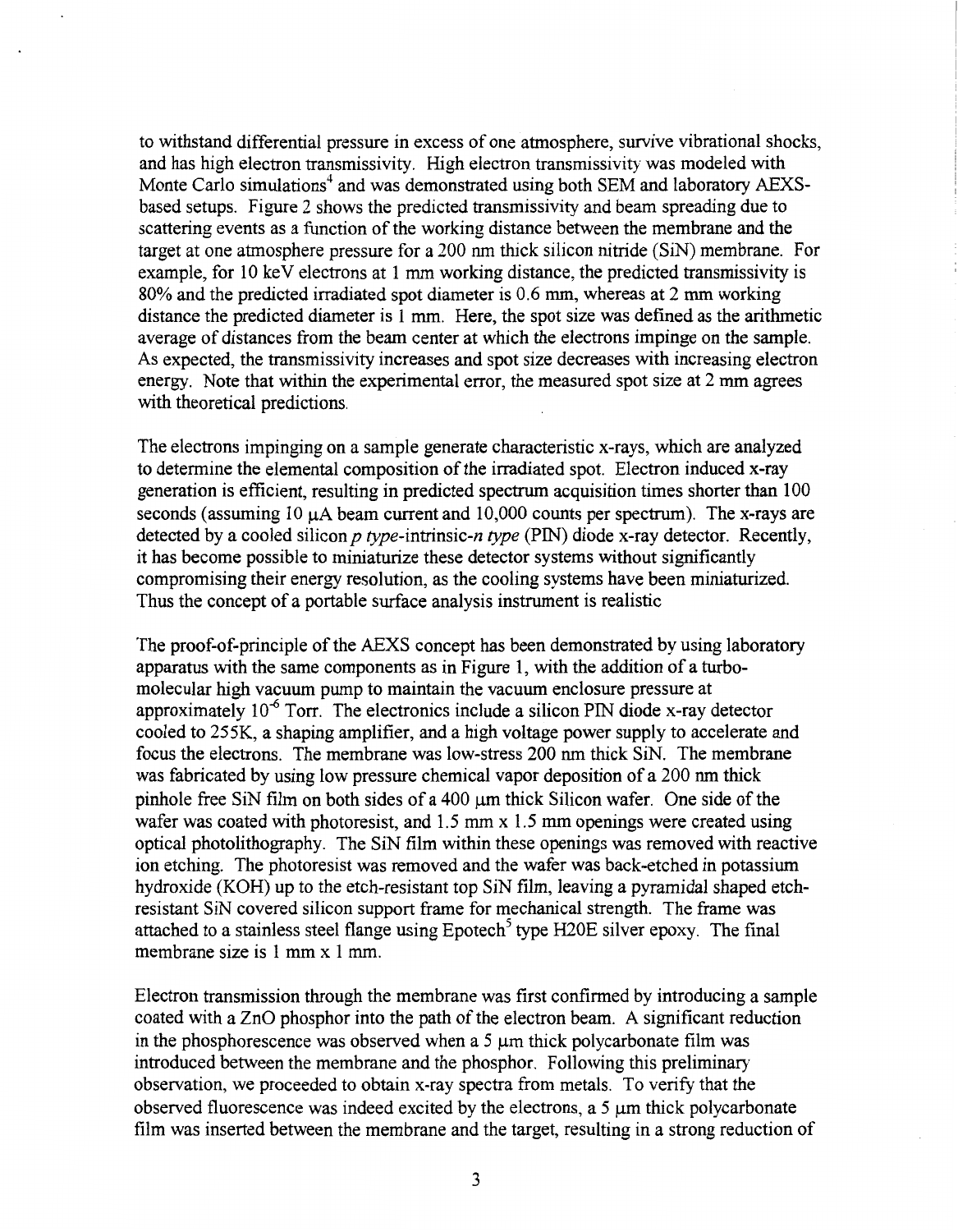the characteristic x-ray signal. When, however, the polycarbonate film was inserted between the target and the x-ray detector, only very slight reduction was observed. These results confirm that the excitation particles are electrons.

The irradiated spot size was roughly determined by observing the luminous spot on the phosphor screen. **A** diameter between 0.5 mm and 1.5 mm was observed at 2 mm working distance. It should be noted that both electrons and x-rays can excite phosphorescence. Due to the inevitable presence of spurious x-rays, the measured diameter provides us with an upper limit to the electron spot size.

The x-ray detector and field effect transistor preamplifier used in these experiments was manufactured by the Amptek<sup>6</sup> Corporation and cooled using a Peltier cooler. The detector was calibrated by using an Am x-ray fluorescing source. X-ray spectra from this target were collected with a commercial Kevex EDX system, and compared with the AEXS spectra. The comparison was used to identify known spectral peaks, and these peaks were used to calibrate the energy scale of the acquired data.

The calibrated system was then used to analyze metal and mineral samples in atmosphere. One of these was a 99.99% pure Ti sample mechanically polished with 800 grit sandpaper. The sample was placed at 2 mm from the membrane, and the x-ray spectrum was compared to that fiom a SEM-mounted EDX analysis system. Figures 3a and 3b show this comparison. Figure 3a shows the spectrum taken in the SEM, and Figure 3b shows that taken with the AEXS. Note that the two clearly discernible peaks (Ti  $K\alpha$  and Ti  $K\beta$ ) in Figure 3a are observed as a single, slightly shifted peak with a small shoulder in Figure 3b. The peaks are more resolved in the SEM due to greater detector sensitivity. The AEXS detector is cooled to 255 K, whereas the SEM detector is cooled to 77 K.

In summary we have demonstrated rapid acquisition of spatially resolved x-ray spectra for surface elemental analysis by measurement with the prototype AEXS instrument. By using a 10 keV electron beam and a 2 mm working distance in one atmosphere, the irradiated spot size was between 0.5 mm and **1.5** mm, and the analysis time was as short as 100 seconds. We expect this new analysis tool to find its place among other ambient pressure surface analysis systems, such as external micro ion-beam analysis  $(X-MIBA^7)$ , external nuclear reaction analysis (X-NRA), external Rutherford backscattering spectrometry  $(X-RBS)$ , and x-ray fluorescence  $(XRF)$  instruments.<sup>8</sup> Portable instruments, such as the MCA- $4000^9$ , analyze surface regions of dimensions of several square centimeters. Comparable laboratory techniques such as X-MIBA provide focused beams for surface analysis with spatial resolutions as small as several square  $\mu$ m but require large stationary instruments. The portability and resolution of the AEXS fills the gap between non-portable, high resolution laboratory instruments and portable, low resolution *in-situ* instruments such as the Alpha Proton X-ray Spectrometer (APXS<sup>10</sup>) used in the 1997 Mars Pathfinder mission. Our simulation models predict that the figures of merit will be improved by increasing the energy of the irradiating electrons, by reducing the working distance, and by working in reduced atmospheres such as Mars ambient. In Mars atmosphere (approximately  $7$  Torr) a  $25$  keV beam has been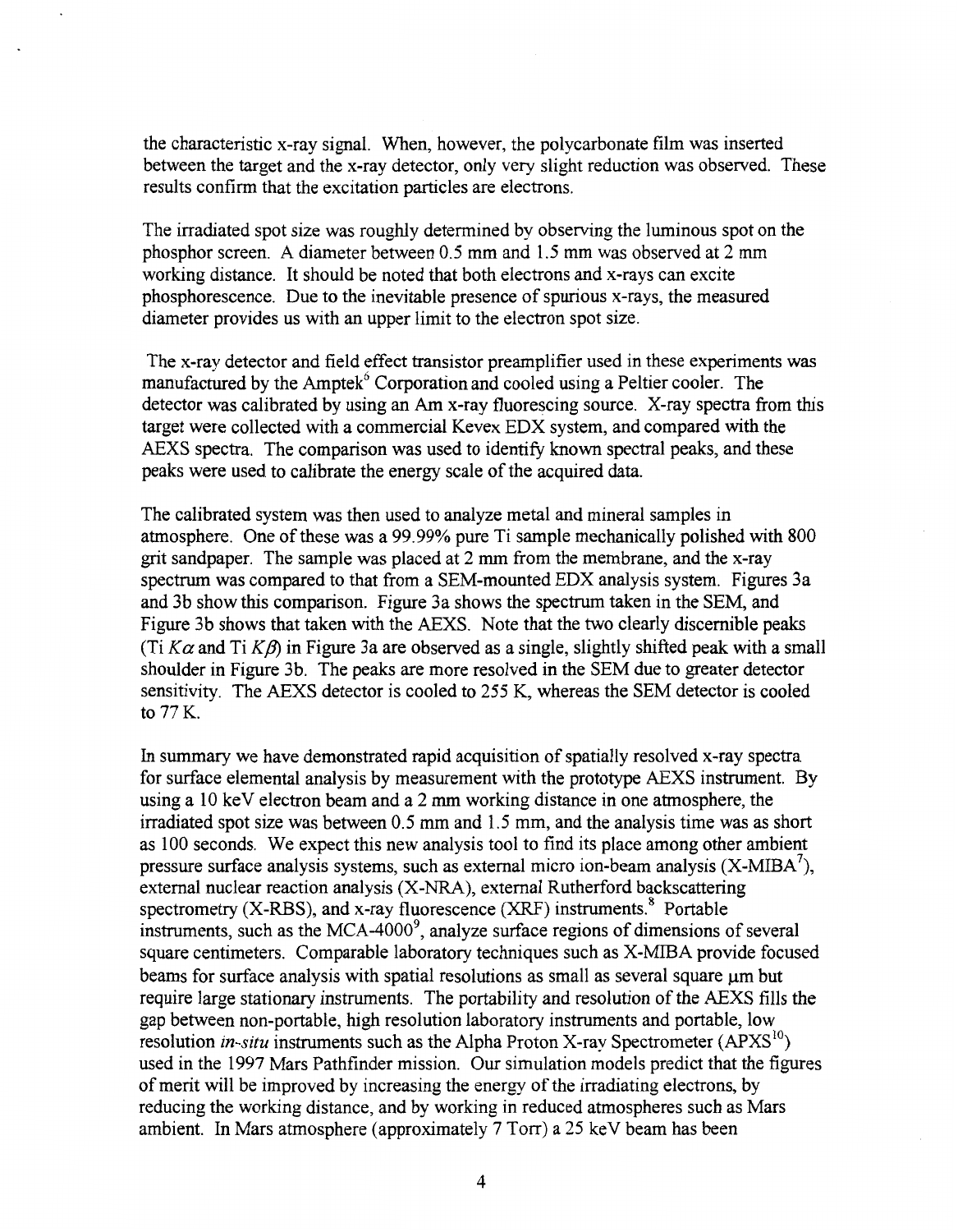predicted<sup>11</sup> to resolve areas as small as 100  $\mu$ m at 2 mm working distance, thus offering the potential for a compact instrument for performing rapid *in-situ* surface analysis at medium spatial resolution.

The authors thank T. Van Zandt for suggesting the experiment, E. Hagen, W. Kelliher, T. Elam, and A. Kelly for useful discussions, and M. Buehler for help with detector calibration. S. Grannan and N. Bridges analyzed the use of the AEXS for Mars exploration. This work was supported by the NASA Cross Enterprise Technology Development and Planetary Instrument Definition and Development Programs, and by the Air Force Office of Scientific Research.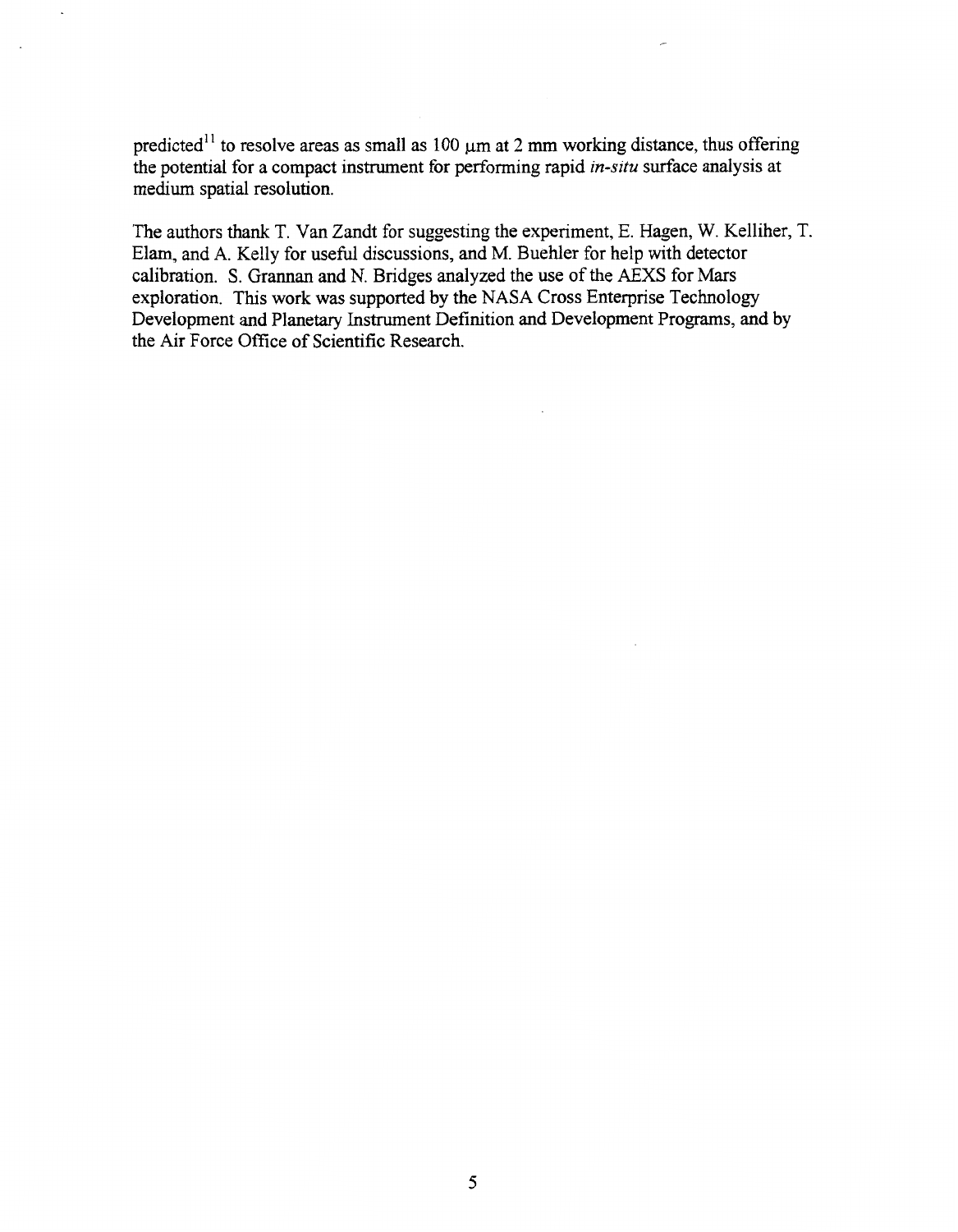## REFERENCES

- 1. J.E. Feldman, J.Z. Wilcox, T. George, D. Barsic, and A. Scherer, "Atmospheric Electron X-ray Spectrometer (AEXS) Development", paper presented at the 13" Lunar and Planetary Science Conference at Houston, TX, March 15-19 (1999).
- **2. A.** Kelly, CEO, Charged Injection Corporation, US patent on Electron Beam device #5,39 1,958.
- 3. G.D. Danilatos, Scanning 7, 1 (1985); Scanning Microscopy, 4,799 (1999).
- 4. D. Joy, Monte Carlo Modeling for Electron microscopy and Wcroanalysis, Oxford U. Press (1995).
- **5.**  Epoxy Technology, 14 Fortune Dr., Billerica, MA, USA.
- *6.*  Amptek Inc., **6** De Angel0 Drive, Bedford, MA, USA.
- 7. [B.L. Doyle, D. S. Walsh, and S. R. Lee, Nucl. Instrum. and Methods in Physics](#page-0-0) Research B 54, 244 (1991).
- 8. A. Castellano, and R. Cesareo, Nuclear Instruments and Methods in Physics Research B129,281 (1997).
- 9. XRF Corporation, 490 Broadway, Somerville, MA, USA.
- 10. R. Reider, H. Vanke, T. Economou, and J. Turkevich, J. Geophysical Research 102, E2 (1997).
- 11. J.Z. Wilcox, "Simulation of Transmissivity of Electron Beam in Mars Atmosphere", JPL Internal Document (1997).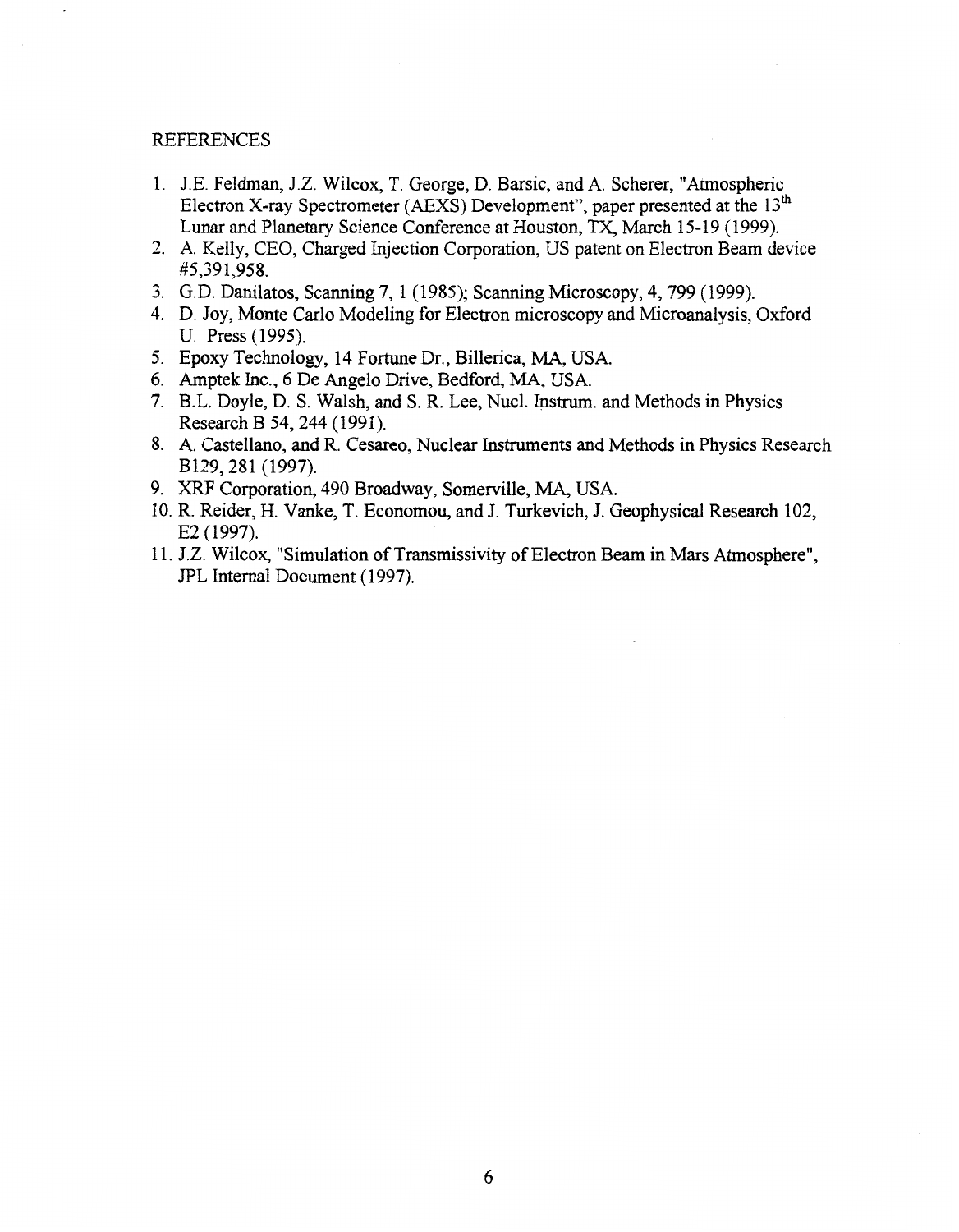## FIGURE CAPTIONS

[Fig. 1.](#page-7-0) The AEXS instrument concept with the major components: encapsulated electron source with membrane, power supply, and x-ray detector system.

Fig. **2.** Predicted electron (a) transmissivity and (b) spot size as a function of the working distance at one atmosphere pressure for a 200 nm thick SiN membrane. Note that the measured spot size (+designates experimental data taken at 10 keV and **2** mm workmg distance) agrees with the predicted spot size within the experimental error.

[Fig. 3.](#page-8-0) Acquired x-ray spectrum from an irradiated Ti sample by 10 keV electron beam in (a) SEM, and (b) laboratory AEXS. Since the beam current was not measured, the number of counts for SEM and AEXS measurements has not been correlated. The particular spectrum acquisition time in the AEXS was 1000 seconds; however, similar spectra were obtained with times as short as 100 seconds.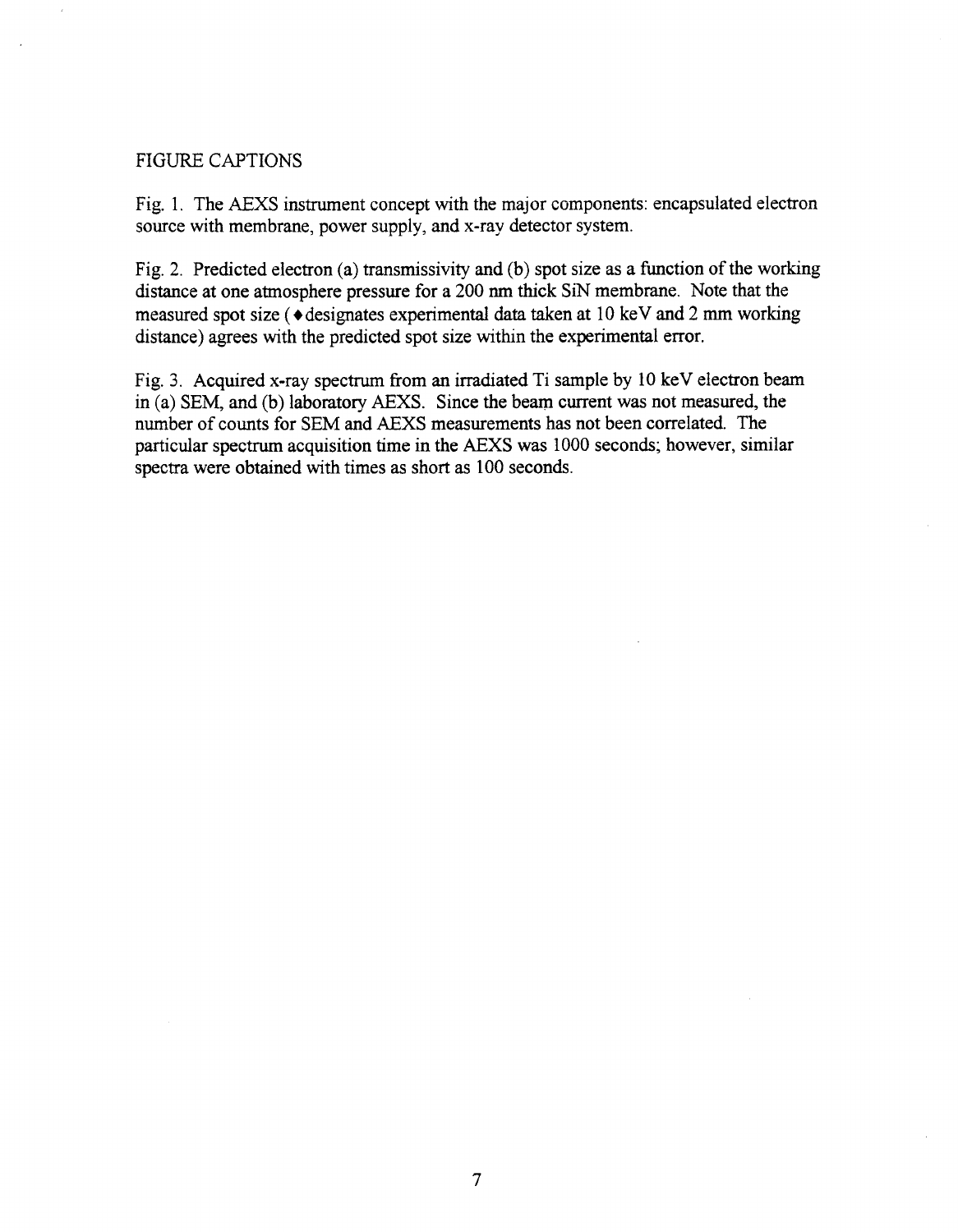Figure 1

 $\bar{\omega}$ 

<span id="page-7-0"></span> $\epsilon$ 

J.E. Feldman

Applied Physics Letters

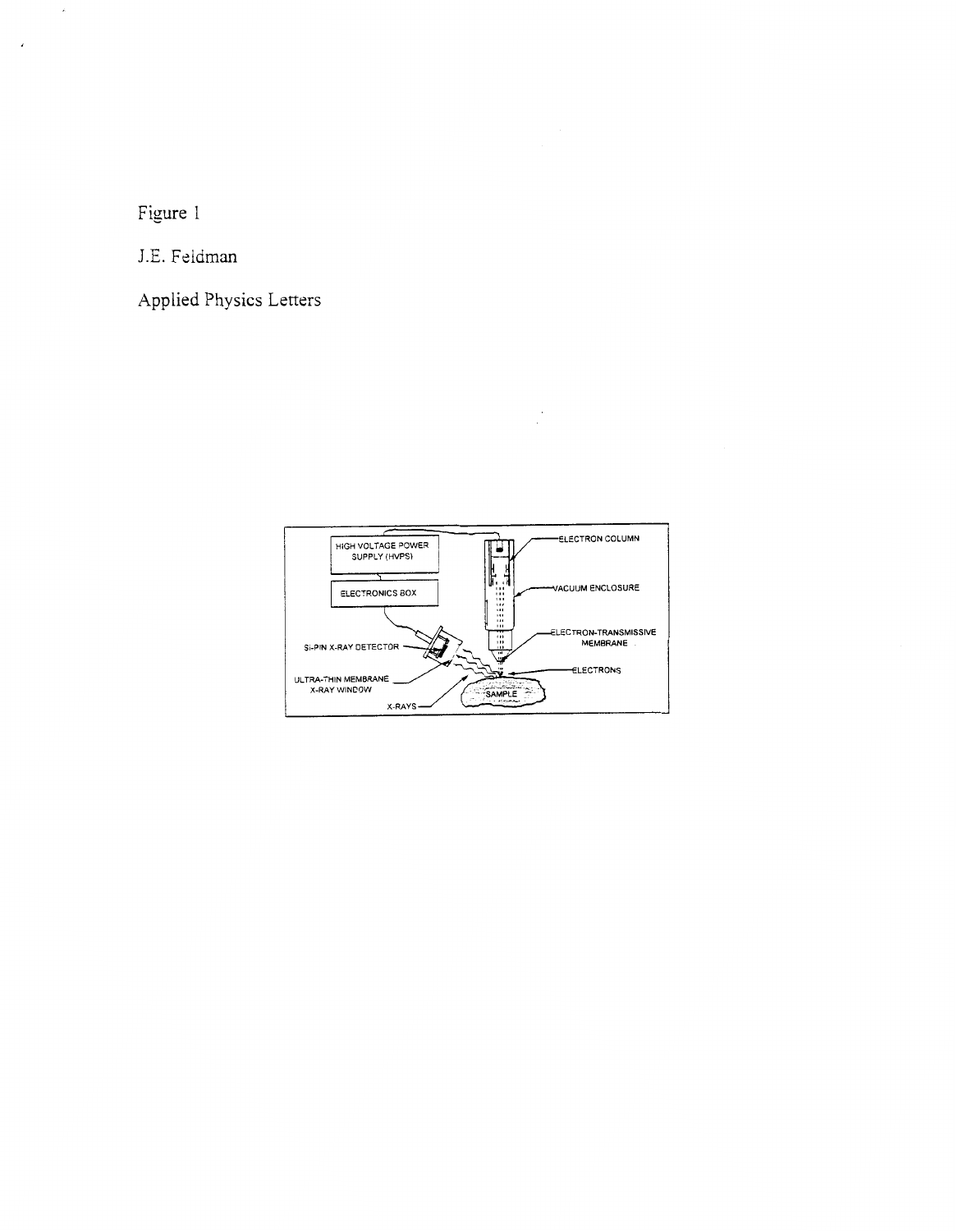Figure 3

<span id="page-8-0"></span> $\cdot$ 

J.E. Feldman

Applied Physics Letters

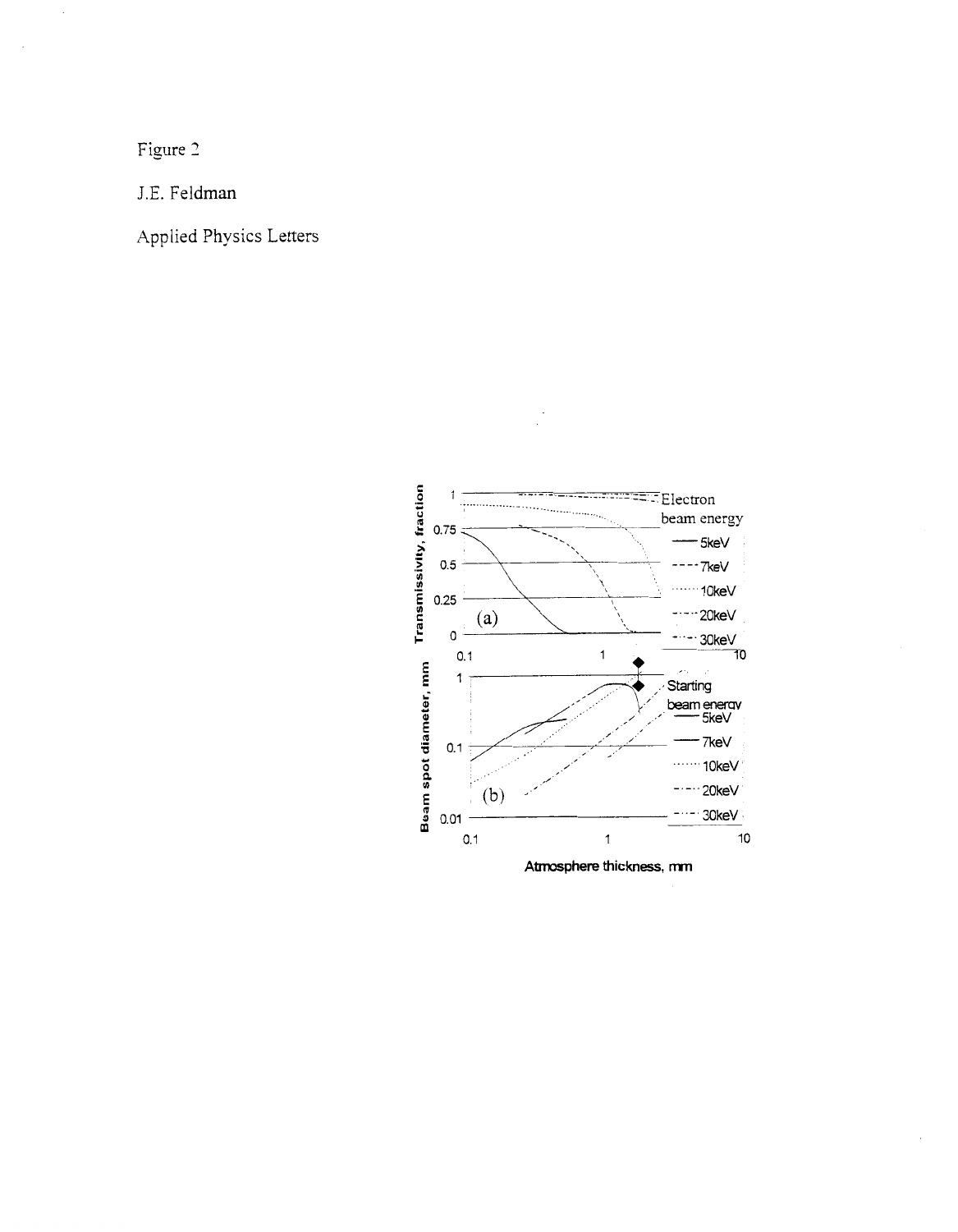Figure 3a.

J.E. Feldman

**Applied Physics Letters**